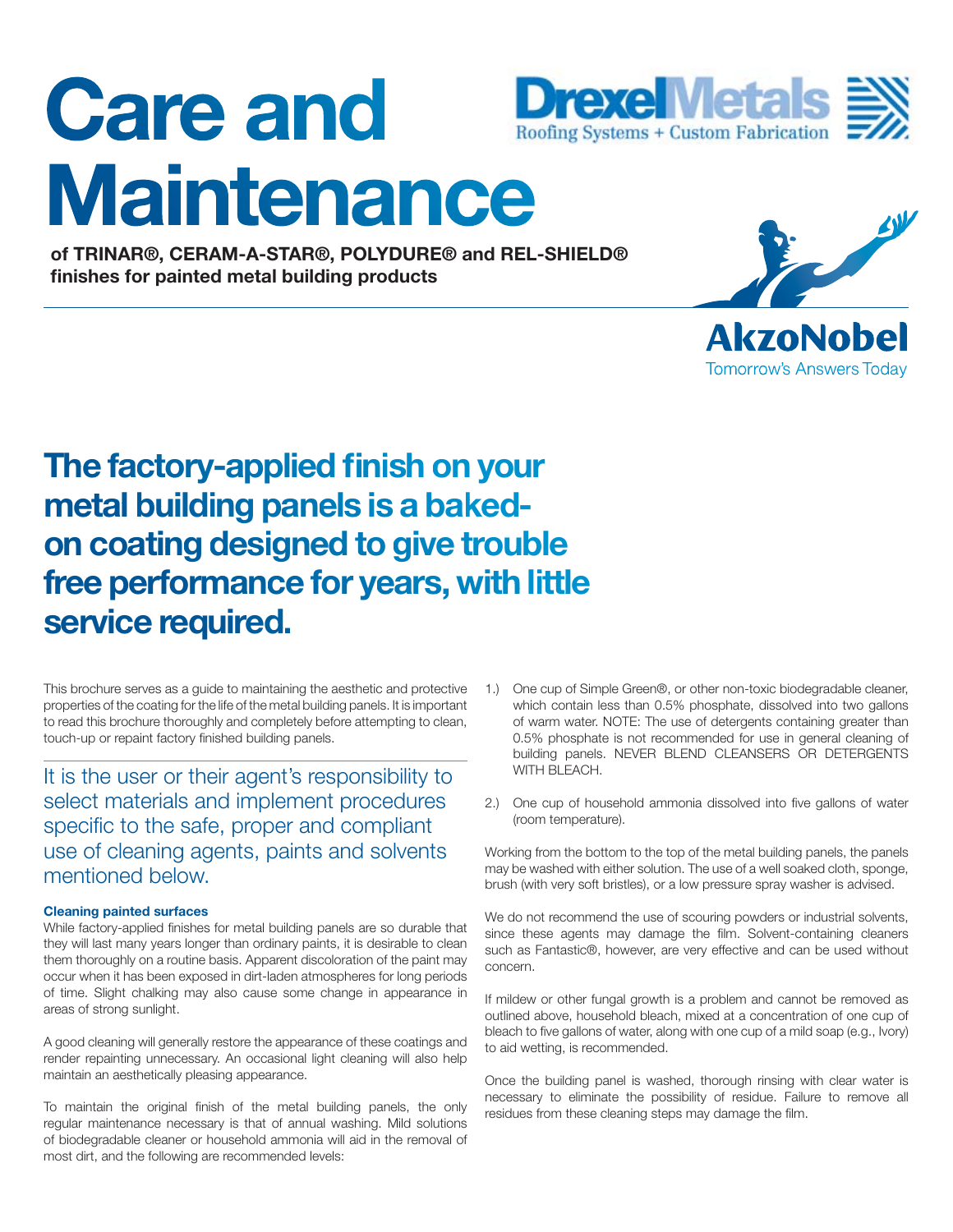## **Repainting of building panels,** including metal roofing

**DrexelMetals Roofing Systems + Custom Fabrication** 

To repaint your factory finished building panels, great care must be taken to prepare the factory-applied surface and to carefully assess the adhesion between this well prepared surface and the coating to be used to repaint the surface.

Field painting of TRINAR®, CERAM-A-STAR®, POLYDURE® and REL-SHIELD® finishes often requires special considerations. Oil-based Alkyd house paint must not be applied over factory-applied finishes. This entire section must be carefully read before attempting field repainting of building panels.

## **A. Surface preparation**

Any metal building panel surface to be repainted must be properly prepared to assure the continued performance of the coating system. The following five problem areas must be addressed before the repainting process can begin:

#### **1.) Dirt and mildew**

Dirt, loose chalk and mildew must be removed as recommended by the cleaning method outlined in the section, "Cleaning Painted Surfaces." Heavier dirt accumulations, which must be addressed prior to repainting, may necessitate the use of a dilute solution of Spic and Span® (1 cup into 5 gallons of warm water). NOTE: Detergent containing greater than 0.5% phosphate is recommended only as a preparation prior to re-painting. Do not use such detergents for routine cleaning.

**Always rinse the surface thoroughly to remove any of the agents used in the cleaning procedure. Residual cleaners left on the surface will damage the adhesion of the newly applied paint system.**

#### **2.) Surface imperfections**

Minor scratches, which have not left the metal substrate exposed, can be lightly sanded or buffed to create a smoother surface. Care must be taken, however, not to expose the substrate. Once this exposed condition exists, the likelihood for rusting is greatly increased. Should the metal substrate be observed during this operation, see the following paragraph.

#### **3.) Exposed metal and rust**

Exposed metal minimum surface preparation is Hand Tool Cleaning per SSPC-SP2<sup>i</sup> and use of a primer specifically designed to protect any exposed galvanized steel metal from corrosion.<sup>1</sup> Care must be taken, however, not to destroy the galvanized surface. Before priming the metal building panel, test for adequate intercoat adhesion (see Section 2 of the Repainting section). Allow sufficient time for the primer to dry before applying the topcoat.

For severely rusted building panels the recommended preparation is SSPC-SP7<sup>i</sup> - Brush-Off Blast Cleaning. AkzoNobel's Water-Based Epoxy Maintenance Coat, or a maintenance primer designed for use on hot dipped galvanized steel, is recommended to protect the metal building panel from further rusting.

#### **4.) Additional surface preparation required for new building panels**

There may still be a layer of factory-applied wax on the surface of the building panel if it has been installed within the last two years. This material is used to protect the panels during forming and transit, and failure to remove this material will result in poor intercoat adhesion with resultant peeling or flaking of the new coating.

To remove this wax, it will be necessary to lightly scuff the surface with a GRAY (not green) 3M Synthetic Steel Wool pad (equivalent to "000" steel wool) saturated with soapy water. A final wipe and rinse should be done using clean water only, to remove any loose dust or soapy film. Once this procedure is completed, perform the adhesion test in Appendix A to assure that acceptable adhesion is evident. If poor adhesion is still observed, repeat step #4.

It is imperative, of course, that the factory finish itself not be removed during this process. It is necessary to once again test the intercoat adhesion according to Appendix A. If the test results still indicate poor intercoat adhesion, DO NOT PROCEED! Contact your metal building panel supplier immediately.

<sup>1</sup> AkzoNobel's Water-Based Epoxy Maintenance Coat, WA9C32800/ GW9C32796 or equivalent primer specifically designed for adhesion to galvanized steel.

## **B. Repainting**

#### **1.) Paint**

After the building panels have been properly prepared, they must be coated within 24 hours. (See section D for coatings supplied by AkzoNobel for professional application) As an alternative, exterior acrylic latex DTM (direct to metal) paint may be used. Oil-based Alkyd house paint must not be applied over factory-applied finishes. Before repainting the building panels, however, it is imperative that the intercoat adhesion be ascertained. See the following section.

#### **2.) Testing for adequate intercoat adhesion**

Only after the surface has been carefully prepared and the intercoat adhesion between the repaint material and the building panel is known to be acceptable should you proceed in repainting your building panels. Without sufficient intercoat adhesion, delamination after long term exposure may be encountered. (See Appendix A that describes a method to ascertain the intercoat adhesion properties.)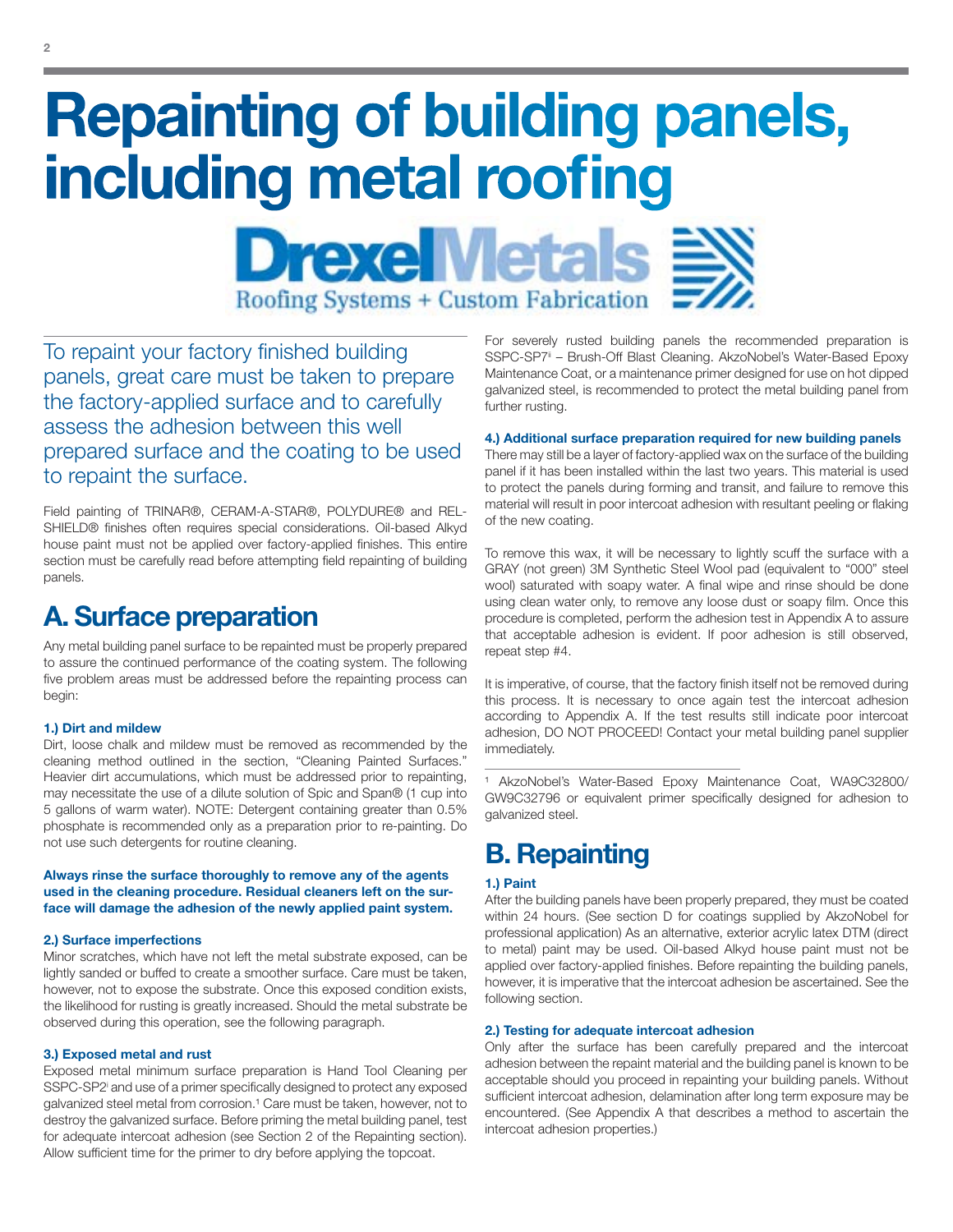NOTE: It is the sole responsibility of the person doing the repainting to ascertain if acceptable intercoat adhesion is being achieved. AkzoNobel is not responsible for any intercoat adhesion failure or any other unsatisfactory condition result from field coating application to factory painted panels, either immediately or over time.

#### **3.) Minor scratch touch-up with CERAM-A-CRYL® II**

Review section A for surface preparation requirements before using CERAM-A-CRYL® II to touch-up minor defects.

#### **Brush Application**

CERAM-A-CRYL® II coatings are formulated for fast drying and are not ideally suited for brush application in large areas. However, they can be used successfully for spot or scratch touch-up repair and for small area painting. Apply CERAM-A-CRYL® II, as supplied, without reduction, as you would any other brushable coating. Work quickly to smooth out brush marks before the coating dries. Use EXP5050, Reducing solvent for cleanup.

#### **4.) Minor scratch touch-up with TRINAR® ADS**

Review section A for surface preparation requirements before using TRINAR® ADS to touch-up minor defects.

#### **Brush Application**

TRINAR® ADS coatings are formulated for fast drying and are not ideally suited for brush application in large areas. However, they can be used successfully for spot or scratch touch-up repair and for small area painting. Apply TRINAR® ADS, as supplied, without reduction, as you would any other brushable coating. Work quickly to smooth out brush marks before the coating dries. Use Methyl Ethyl Ketone solvent for cleanup.

**WARNING: Enforce NO SMOKING and remove all sources of ignition when EXP5050, Reducing Solvent, CERAM-A-CRYL® II and TRINAR® ADS coatings are used.**

## **C. Additional precautions and other recommendations**

CERAM-A-CRYL® II and TRINAR® ADS coatings contain petroleum distillates. Wash hands thoroughly after use. Keep all containers away from heat, sparks and flame. Use only with adequate ventilation. Avoid breathing CERAM-A-CRYL® II and TRINAR® ADS vapor or mist and prolonged or repeated contact with skin.

Keep closures tight and containers upright to prevent leakage. In case of spillage, absorb and dispose of all materials in accordance with applicable government regulations.

## **D. AkzoNobel repaint coatings**

If you are considering repainting your building, a family of premium coatings has been developed by AkzoNobel to assure the long term performance of your metal structure.

#### **CERAM-A-CRYL® II: silicone-modified acrylic topcoat**

CERAM-A-CRYL® II is a highly durable coating recommended for repainting non-corroded, weathered metal building panels. The coating system is comprised of a Silicone-modified Acrylic coating, intended for use as a onecoat or two-coat material applied over factory prepainted panels. Obtain a copy of the CERAM-A-CRYL® II, Silicone-modified Acrylic Repaint Finish application guide for additional information.

#### **TRINAR® ADS: fluoropolymer topcoat**

TRINAR® ADS is a extreme high durability coating recommended for repainting non-corroded, weathered metal building panels. The coating system is comprised of a polyvinylidene fluoride polymer modified with acrylic, intended for use as a two-coat material applied over factory prepainted panels. Obtain a copy of the TRINAR® ADS, Solvent-based Airdry Fluoropolymer application guide for additional information.

#### **Water-Based Epoxy Maintenance Coating – WA9C32800 and GW9C32796**

Two component primer/sealer designed for application over prepainted and bare metal substrates. Maintenance Coat is recommended for sealing aged plastisol coatings, cut edge corrosion, priming metal building roofs and side walls. Intended to be topcoated with AkzoNobel CERAM-A-CRYL® II or TRINAR® ADS topcoats. Obtain a copy of the Water-Based Epoxy Maintenance Coating application guide for additional information.

#### **Gray Tiecoat – VA0C31630 and UC0C31631**

Designed to provide optimum adhesion to newly erected metal building panels. Gray Tiecoat is recommended for metal building panels that have less than two years exposure to the environment. Intended to be topcoated with AkzoNobel CERAM-A-CRYL® II or TRINAR® ADS topcoats. Obtain a copy of the Gray Tiecoat application guide for additional information.

### **Appendix A - evaluating intercoat adhesion**

- 1.) After properly cleaning the surface to be repainted, paint a 4" x 4" area with the repaint material according to the manufacturer's instruction. Allow to dry completely before proceeding.
- 2.) Use a utility knife to cut a two inch "X" into the repaint coating.
- 3.) Place a three inch strip of Scotch® 610 tape over the "X" and rub 10 times with heavy pressure leaving a half inch of tape free for removal.
- 4.) Pull the tape back over itself at a 180° angle.
- 5.) Examine the tape and the building panel for any signs of paint removal.

#### **If the tape removes more than 1/16" of the repaint material from the "x" cut, the intercoat adhesion is inadequate.**

#### **i SSPC-SP2 – Hand Tool Cleaning**

Hand Tool Cleaning removes all loose mill scale, loose rust and other detrimental foreign matter. It is not intended that adherent mill scale, rust, and paint be removed by this process. Mill scale, rust and paint are considered adherent if they cannot be removed by lifting with a dull putty knife. Before hand tool cleaning, remove visible oil, grease, soluble welding residues, and salts by the methods outlined in SSPC-SP1<sup>ii</sup>. For complete instructions, refer to Steel Structures Paint Council Surface Preparation Specification No. 2

#### **ii SSPC-SP7 - Brush-Off Blast Cleaning**

A Brush-Off Blast Cleaned surface when examined without magnification, shall be free of all visible oil, grease, dirt, dust, loose mill scale, loose rust, and loose paint. Tightly adherent mill scale, rust, and paint may remain on the surface. Mill scale, rust, and coating are considered adherent if they cannot be removed by lifting with a dull putty knife. Before blast cleaning, visible deposits of oil or grease shall be removed by any of the methods specified in SSPC-SP1<sup>ii</sup> or other agreed upon methods. For complete instructions, refer to Joint Surface Preparation Standard SSPC-SP7/NACE  $NO. 4$ 

#### **iii SSPC-SP1 – Solvent Cleaning**

Solvent Cleaning is a method for removing all visible oil, grease, soil, drawing and cutting compounds, and other soluble contaminants. Solvent cleaning does not remove rust or mill scale. Change rags and cleaning solution frequently so that deposits of oil and grease are not spread over additional areas in the cleaning process. Be sure to allow adequate ventilation. For complete instructions, refer to Steel Structures Paint Council Surface Preparation Specification No. 1.